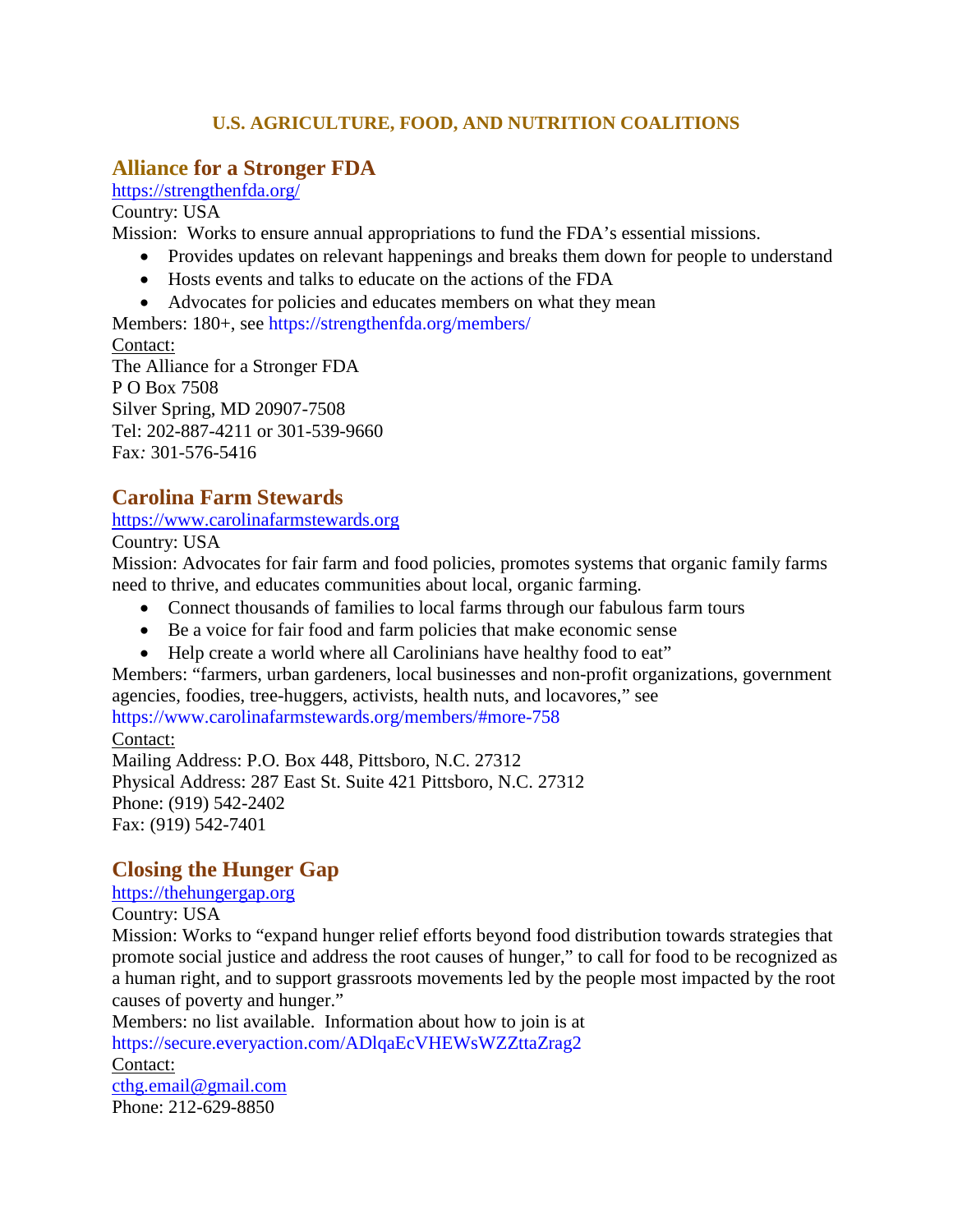# **Farmers Market Coalition**

<https://farmersmarketcoalition.org/>

Country: USA

Mission: to strengthen farmers markets by selling directly to consumers, enabling consumers to gain access to fresh, local produce, and encouraging communities to regain a figurative "town square," and to provide educational and networking opportunities for market managers and vendors.

Members: 25 State Organizations<https://farmersmarketcoalition.org/joinus/membership/> Contact:

- Farmers Market Coalition P.O. Box 499 Kimberton, PA 19442 Call us at (888) FMC-8177 **Extensions** 0 – General Inquiries 1 – Membership
- 2 EBT Equipment Program
- 3 Farmers Market Metrics

### **Feeding America**

<https://www.feedingamerica.org/>

Country: USA

Mission: Network of food banks providing meals to the hungry and food insecure works to rescue food waste, ensure healthy meals, educate about hunger, advocate for feeding programs. Members: 200 food bank 'partners' [https://www.feedingamerica.org/about-us/partners/food-and](https://www.feedingamerica.org/about-us/partners/food-and-fund-partners)[fund-partners](https://www.feedingamerica.org/about-us/partners/food-and-fund-partners)

Contact: *National Office* Feeding America 35 East Wacker Drive, Suite 2000 Chicago, IL 60601 tel: 800.771.2303 fax: 312.263.5626 *Washington, D.C. Office* Feeding America 1627 I Street NW, Suite 1000 Washington, DC 20006 tel: 800.771.2303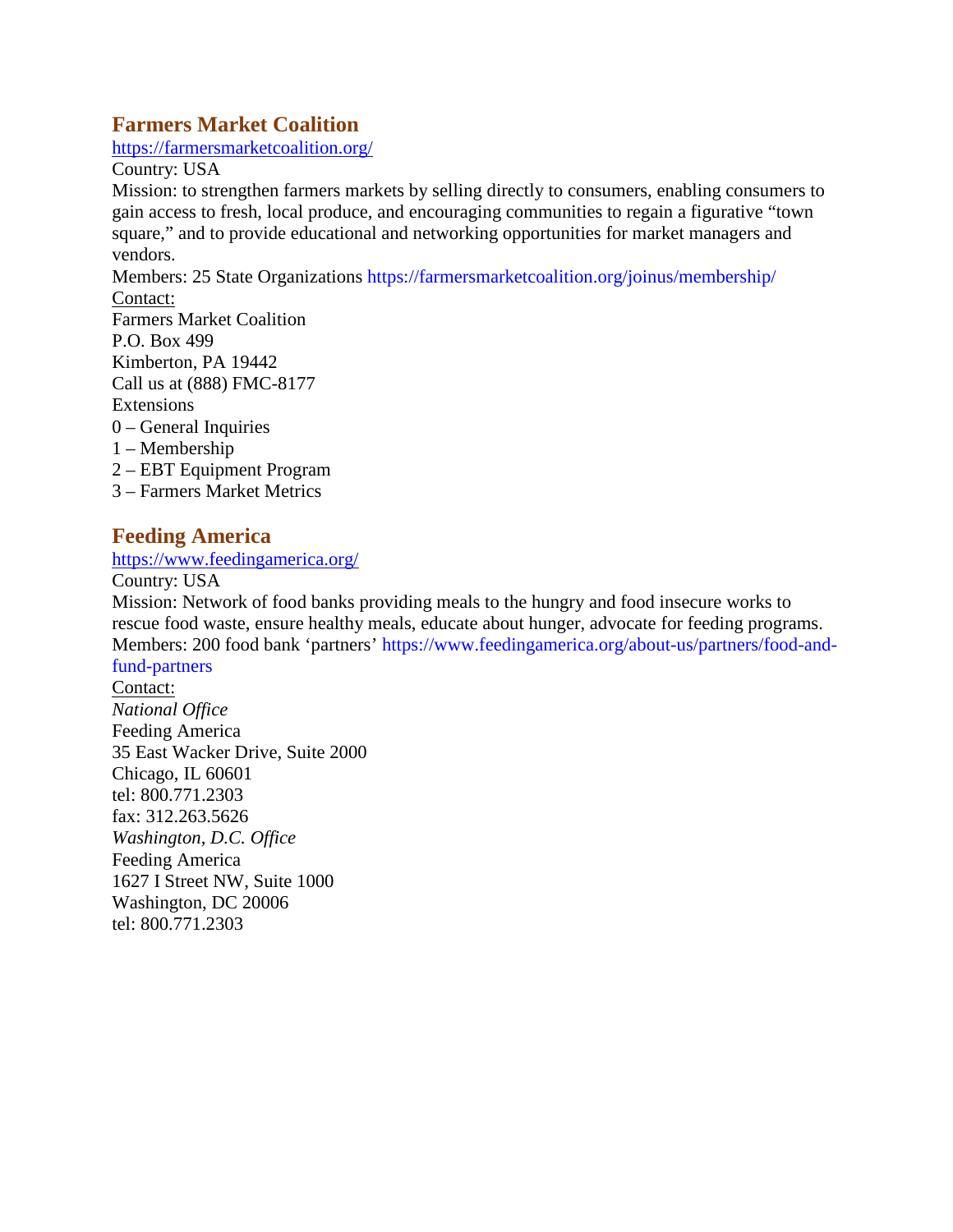## **Food Chain Workers Alliance**

<http://foodchainworkers.org/>

Countries: USA and Canada

Mission: Coalition of worker-based organizations working toward a more sustainable food system that respects workers' rights, based on the principles of social, environmental and racial justice, in which everyone has access to healthy and affordable food."

Members: 31 organizations (~340,000 workers) [http://foodchainworkers.org/?page\\_id=7](http://foodchainworkers.org/?page_id=7) Contact:

3055 Wilshire Blvd. Suite 300 Room Q Los Angeles, CA 90010 (213) 761-8893 (office)

# **Food is Medicine Coalition**

<http://www.fimcoalition.org/>

Country: USA

Mission: to provide individually appropriate meals for individuals who are sick and living at home, and to advocate to medically tailored meals to be included in Medicaid benefits. Members:<http://www.fimcoalition.org/partners>

Contact:

None given: sign up at Listserv

### **Good Food Purchasing Program**

#### [https://goodfoodpurchasing.org](https://goodfoodpurchasing.org/) //<https://goodfoodcities.org/about/>

Country: USA

Mission: to create a transparent and equitable food system built on five core values: local economies, health, valued workforce, animal welfare, and environmental sustainability.

- Source from locally-owned operations
- Create a safe and healthy work environment
- Promote sustainable practices
- Promote healthy food
- Educate the public

Members:<https://goodfoodpurchasing.org/about-the-center/#national-partners> Contact: <https://goodfoodcities.org/contact/>

# **Health Food Alliance**

#### [https://healfoodalliance.org](https://healfoodalliance.org/)

Country: USA

Mission: to create food and farm systems that are healthy for families, accessible and affordable for all communities, and fair to the peop

- Campaign and advocate for policies for equity in health, environment, agriculture, and labor
- Support local businesses
- Educate groups on unfair practices/policies

Members:<https://healfoodalliance.org/who-is-heal/members/> Contact: [info@healfoodalliance.org](mailto:info@healfoodalliance.org)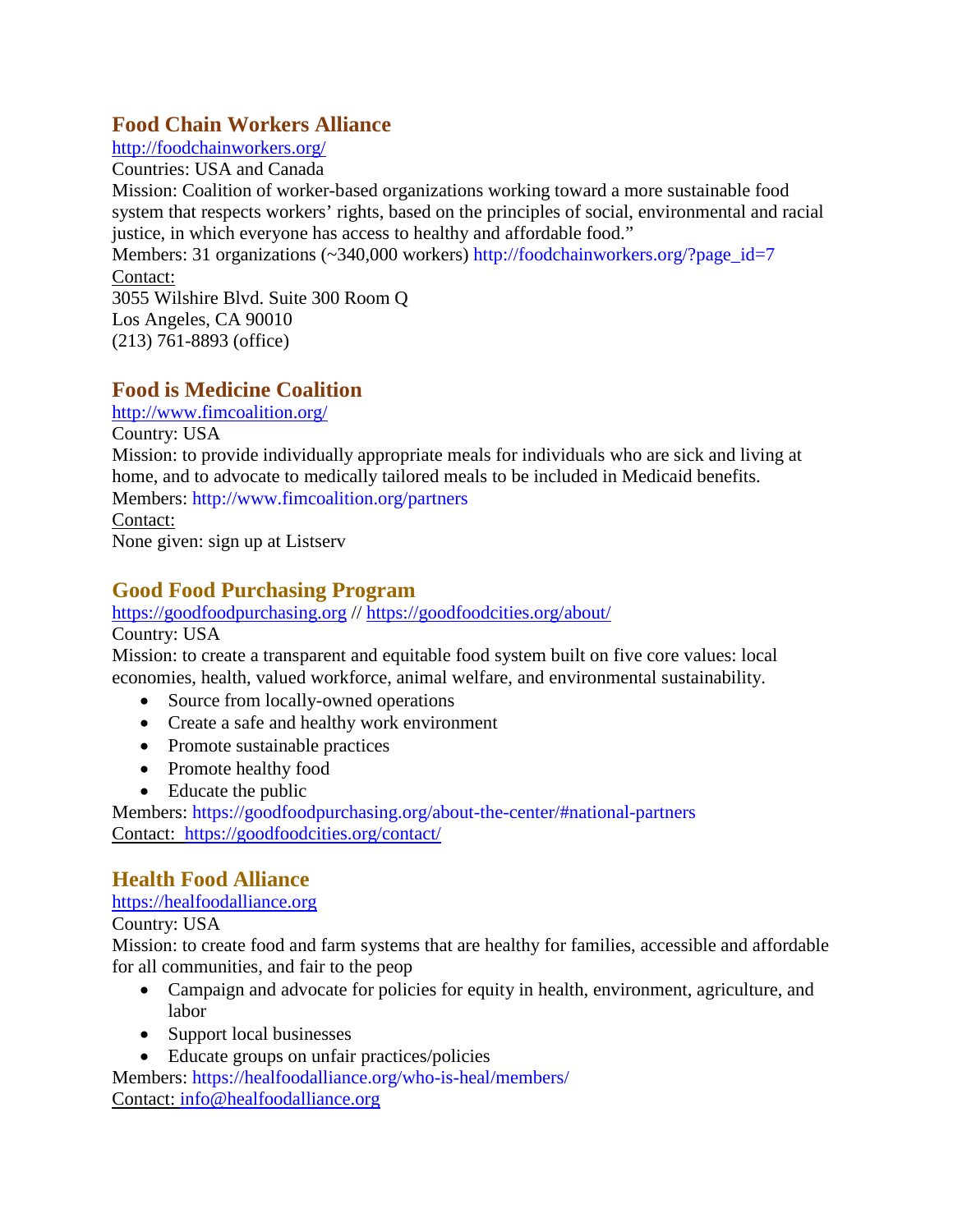# **Massachusetts Food System Collaborative**

[https://www.mafoodsystem.org](https://www.mafoodsystem.org/)

Country: USA

Mission: Promote, monitor, and facilitate the implementation of:

- Increased production, sales and consumption of Massachusetts-grown foods.
- Greater economic opportunity in food, farming and fishing
- Improved wages and skills of food system workers
- Protection of land and water, environmental benefits from agriculture and fishing, and food safety.
- Reduced hunger, food insecurity, and food waste
- Advocacy training and education programs

Members:<https://mafoodsystem.org/resources/organization/> Contact:

[winton@mafoodsystem.org](mailto:winton@mafoodsystem.org)

# **Metro Food Access Network (MFAN)**

[https://www.metrofoodaccess.com](https://www.metrofoodaccess.com/)

Country: USA

Mission: leverage collective capacity of partners to advance equitable access to healthy food for all Twin Cities metro residents.

Members:<https://www.metrofoodaccess.com/partner-directory>

Contact: [jbain@umn.edu](mailto:jbain@umn.edu) [612-239-5571](tel:612-239-5571)

**National Alliance for Nutrition and Activity (NANA)**

<https://cspinet.org/protecting-our-health/nutrition/national-alliance-nutrition-and-activity> Country: USA

Mission: Advocates for policies and programs to promote healthy eating and physical activity. Members: 520+ organizations (scroll down to view) [https://cspinet.org/protecting-our](https://cspinet.org/protecting-our-health/nutrition/national-alliance-nutrition-and-activity)[health/nutrition/national-alliance-nutrition-and-activity](https://cspinet.org/protecting-our-health/nutrition/national-alliance-nutrition-and-activity)

Contact:

Center for Science in the Public Interest 1220 L St. N.W. Suite 300 Washington, D.C. 20005 1 (866) 293-CSPI (2774)

# **National Black Food & Justice Alliance**

[http://www.blackfoodjustice.org](http://www.blackfoodjustice.org/)

Country: USA

Mission: Cultivate and advance Black leadership, Black self-determination, Black institution building, and organize for food sovereignty, land and justice.

Members: <http://www.blackfoodjustice.org/aboutus#nbfja-member-organizations> Issues:

Contact: <http://www.blackfoodjustice.org/contact>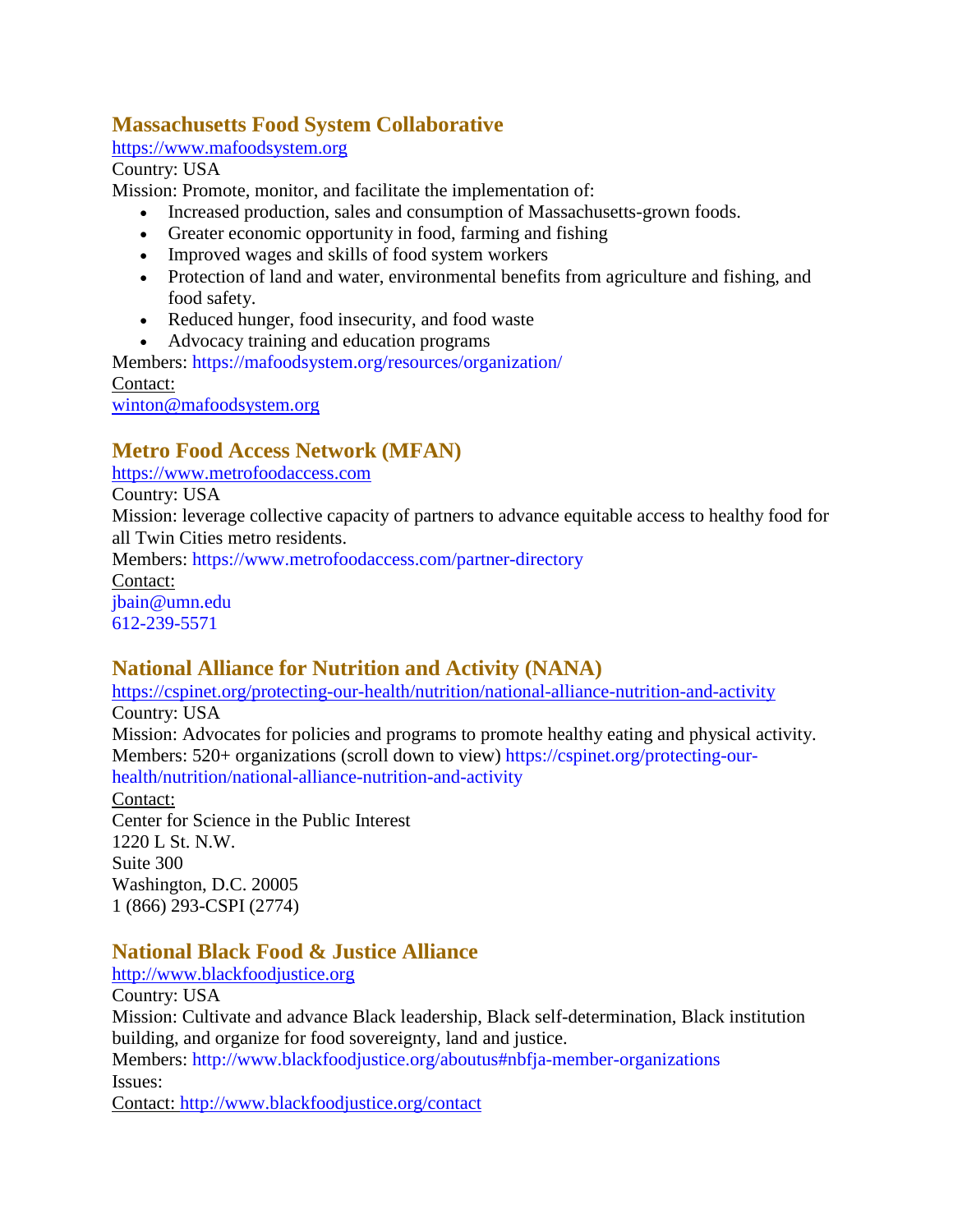### **National Family Farm Coalition**

<http://nffc.net/index.php/who-we-are/>

Country: USA

Mission: to promote socially just farm and food policies and empower family farmers to reduce corporate control of agriculture. Advocates on wide range of issues, such as the Farm Bill, GMOs, food trade, agroecology, especially in Native communities:

<http://nffc.net/index.php/issues-2/>

Members: <http://nffc.net/index.php/who-we-are/nffc-member-groups/>

Contact: 110 Maryland Avenue NE, Suite 307 Washington, DC 20002

lisa@nffc.org [202 543 5675](tel:202%20543%205675)

### **National Farm to School Network**

<http://www.farmtoschool.org/about> Country: USA Mission: advocates for local food in schools, promotes farm to school purchases, educate children/families about the benefits of local food. Members: <http://www.farmtoschool.org/our-network> Contact: National Farm to School Network P.M.B. #104 8770 West Bryn Mawr Ave, Suite 1300 Chicago, IL 60631-3515 Washington, D.C., office 110 Maryland Ave. NE, Suite 209 Washington, DC 20002 Email: info@farmtoschool.org.

# **National Sustainable Agriculture Coalition (NSAC)**

<https://sustainableagriculture.net/>

Country: USA

Mission: to advance sustainable agriculture; build the sustainable agriculture movement; and research, develop, and advocate federal policies relating to farm, food, and environmental issues, and appropriations. The NSAC provides direct representation in Washington, D.C. on behalf of its membership to members of Congress and federal agencies, and strengthens the capacity of its member groups to promote citizen engagement in the policy process.

Members: 100+ Grassroots Organizations<https://sustainableagriculture.net/about-us/members/> Contact:

110 Maryland Avenue NE, Suite 209 Washington, D.C. 20002 Phone: (202) 547-5754 [info@sustainableagriculture.net](mailto:info@sustainableagriculture.net)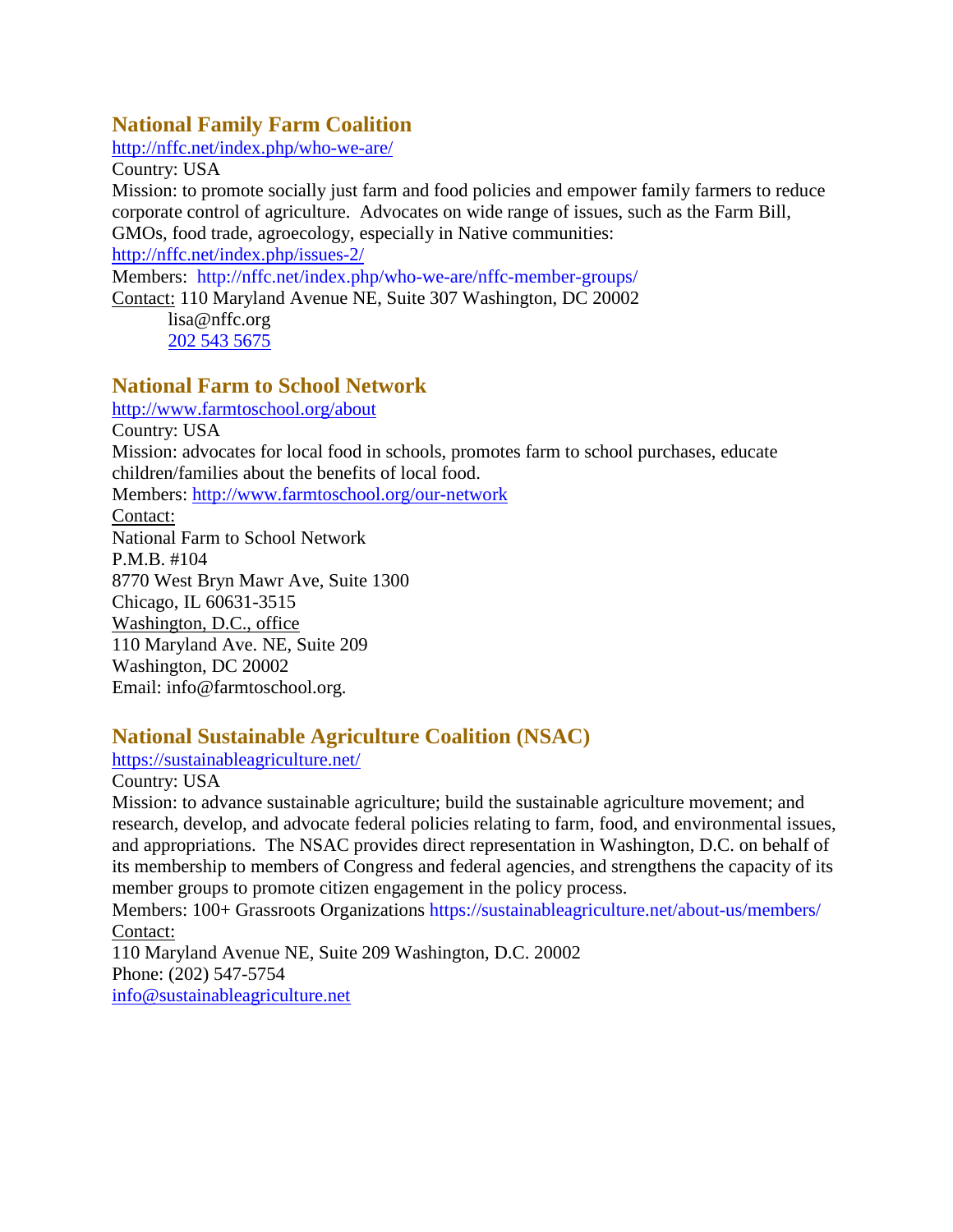# **National Young Farmers Coalition**

[https://www.youngfarmers.org](https://www.youngfarmers.org/) Country: USA Mission: represents, mobilizes, and engages young farmers to ensure their success through training and policy campaigns. Members:<https://www.youngfarmers.org/chapters/> Contact: National Young Farmers Coalition P.O. Box 1074 Hudson, NY 12534

# **Native Farm Bill Coalition (Part of Seeds of Native Health)**

<https://seedsofnativehealth.org/native-farm-bill-coalition/> Country: USA Mission: Give Native Americans a strong, united voice to advance a common Farm Bill agenda benefiting Indian Country. Members:<https://seedsofnativehealth.org/coalition-members/> Contact: <https://seedsofnativehealth.org/contact-sustain-our-people-campaign/>

# **The Northeast Organic Farming Association of Vermont**

[https://nofavt.org](https://nofavt.org/) Country: USA Mission: Promotes organic practices through advocacy, technical assistance, training. Members: 1200 members, 580 farms<https://nofavt.org/membership> Contact: PO Box 697, Richmond, VT 05477 ph: 802-434-4122 ph: 802-434-3821 VOF fx: 802-434-4154 e: [info@nofavt.org](mailto:info@nofavt.org)

# **The Oregon Community Food Systems Network**

#### <http://ocfsn.net/>

#### Country: USA

Mission: to broaden understanding of issues, build relationships and trust, develop common purpose, and create collective capacity to address food insecurity, lack of access to land, and to promote local foods and educate communities on the "historic & systemic inequality in land ownership, food access, and labor by prioritizing the allocation of resources, decision making and power to historically excluded communities."

Members: 53 Non-Profit Organizations<http://ocfsn.net/member-organizations/> Contact: [ocfsn.coordinator@gmail.com](mailto:ocfsn.coordinator@gmail.com)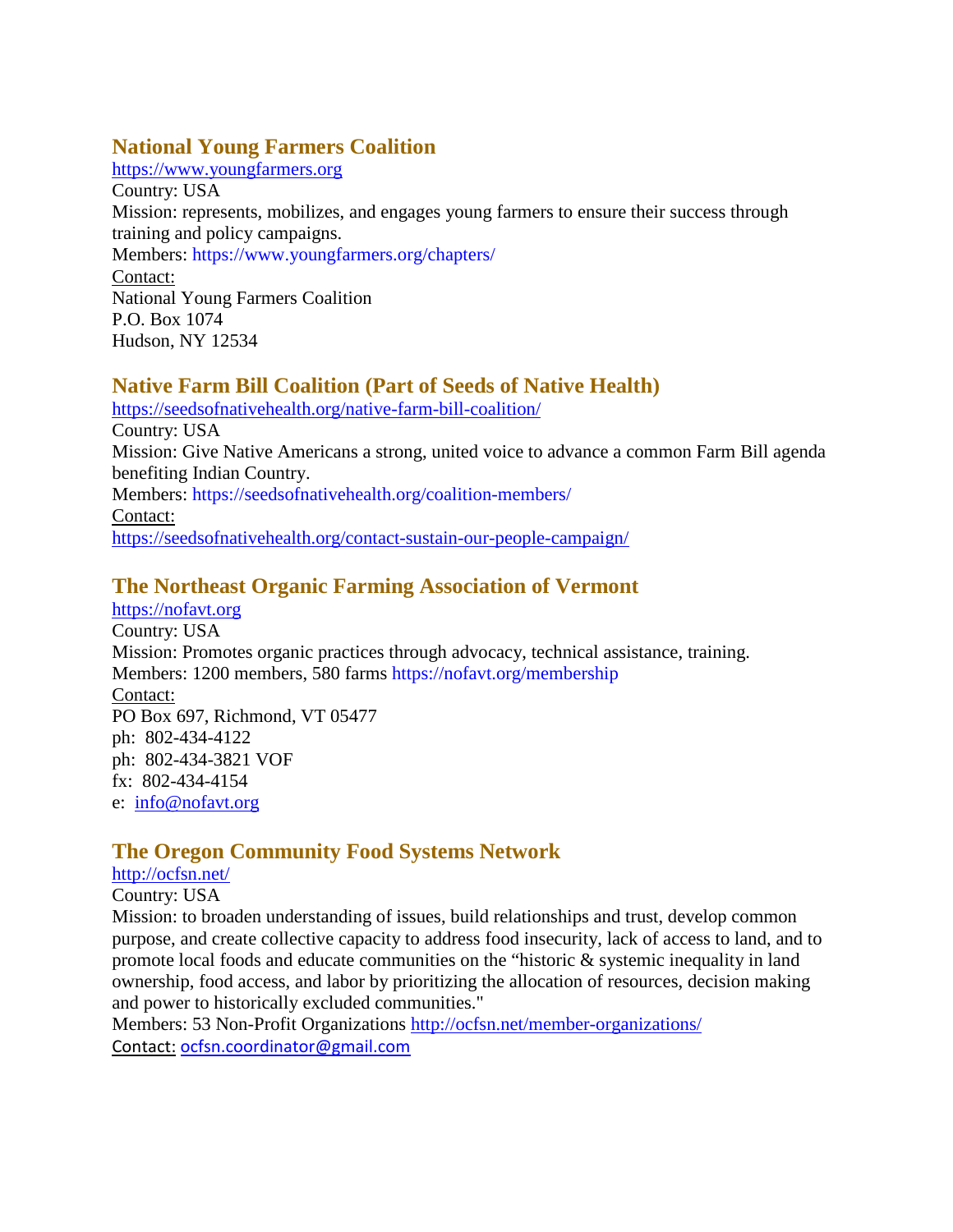# **The Rural Coalition**

<https://www.ruralco.org/>

Country: USA, Mexico, Canada

Mission: Promote an equitable and sustainable food system that benefits people of color, small farmers, rural and tribal communities. Protect the environment. Advocate for legislation that ensures that everyone is guaranteed healthy food, safe housing and good working conditions, and access to healthcare.

Members: 50 Grassroots Organizations<https://www.ruralco.org/organization-members> Contact: 1029 Vermont Avenue NW Suite 601 Washington, DC 20005 Ruralco@ruralco.org

202-628-7160

# **Santa Barbara County Food Action Plan**

[http://www.sbcfoodaction.org](http://www.sbcfoodaction.org/)

Country: USA

Mission: a community effort to examine the opportunities and challenges of the region's food system—which includes the growing, harvesting, processing, packing, transporting, selling and eating of food, as well as the disposing of food waste.

Members: >200 [http://www.sbcfoodaction.org/working-together-on-the-santa-barbara-county](http://www.sbcfoodaction.org/working-together-on-the-santa-barbara-county-food-action-plan/)[food-action-plan/](http://www.sbcfoodaction.org/working-together-on-the-santa-barbara-county-food-action-plan/)

Contact: Barbara Andersen Chief Strategy Officer Santa Barbara Foundation [bandersen@sbfoundation.org](mailto:bandersen@sbfoundation.org)

### **Slow Food USA**

#### <https://www.slowfoodusa.org/about-us>

Country: USA, but affiliated with Slow Food International Mission: to promote the Slow Food Movement to change the world through food that is good, clean and fair for all.

Members: 6,000+ members organized into local chapters. [https://www.slowfoodusa.org/meet](https://www.slowfoodusa.org/meet-our-people)[our-people](https://www.slowfoodusa.org/meet-our-people)

Contact: 1000 Dean St. Suite Suite 402 Brooklyn, NY 11238 718.260.8000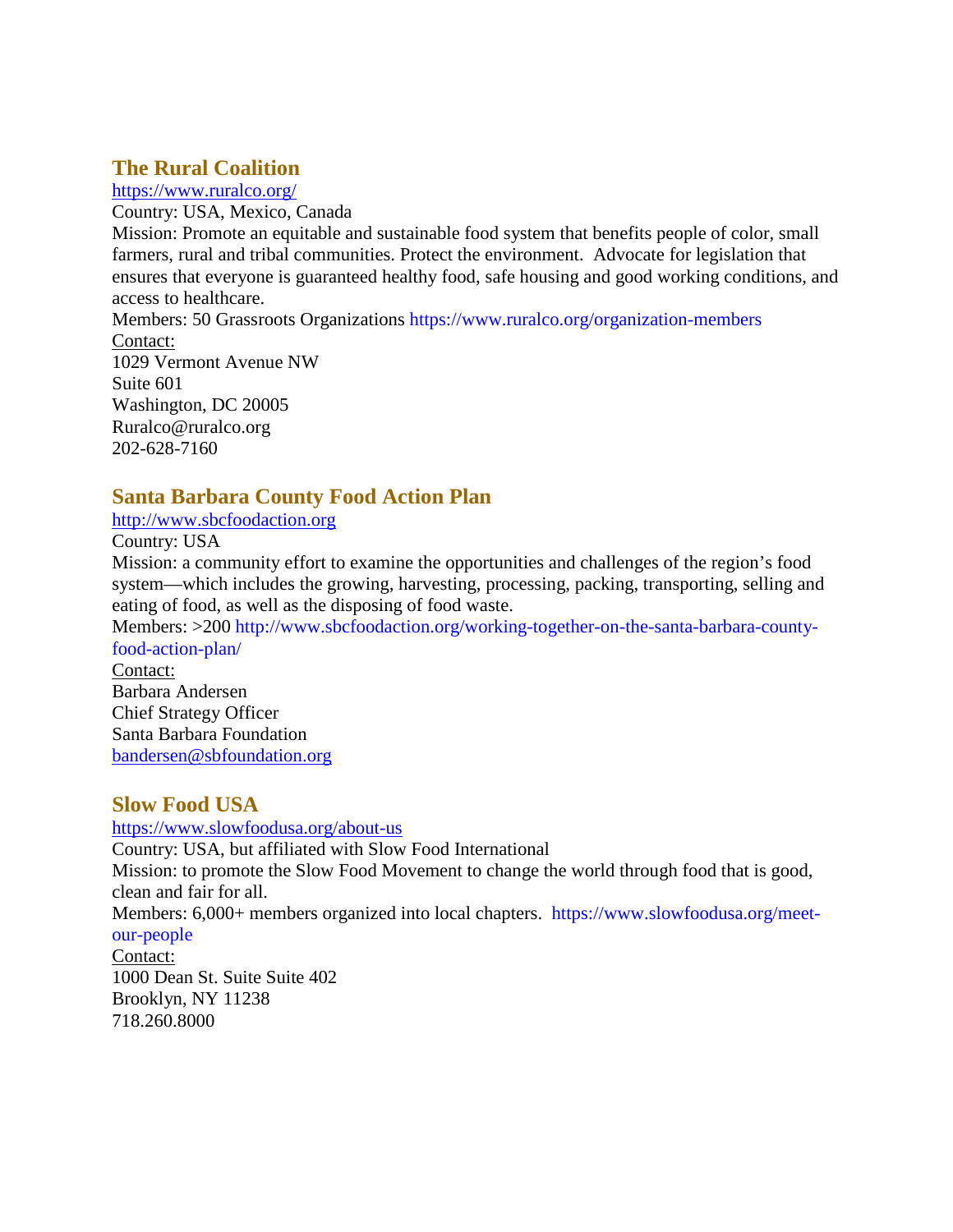# **US Food Sovereignty Alliance**

<http://usfoodsovereigntyalliance.org/>

Country: USA

Mission: to end poverty, rebuild local food economies, and assert democratic control over the food system. Promotes healthy, culturally appropriate food, produced in an ecologically sound manner.

- Raise awareness of food issues and promote political involvement to challenge policies
- Educate communities on local issues
- Rebuild local food economies and fight poverty

Members: <http://usfoodsovereigntyalliance.org/member-organizations/> Contact: <http://usfoodsovereigntyalliance.org/contact-us/>

# **Vermont Farm to Plate Network**

<https://www.vtfarmtoplate.com/>

Country: USA

Mission: to implement Vermont's food system plan to increase economic development and jobs in the farm and food sector and improve access to healthy local food.

Members: <https://www.vtfarmtoplate.com/network>

Contacts:

Lydia Pitkin, 802-828-5670, [lydia@vsjf.org](mailto:lydia@vsjf.org)

Jake Claro, 802-828-5669, [jake@vsjf.org](mailto:jake@vsjf.org)

Sarah Danly 802-828-3745, [sarah@vsjf.org](mailto:sarah@vsjf.org)

Press or Media Inquiries*:* Ellen Kahler, 802-828-5320, [ellen@vsjf.org](mailto:ellen@vsjf.org)

# **INTERNATIONAL COALITIONS**

### **Global Alliance for the Future of Food**

[https://futureoffood.org](https://futureoffood.org/)

Country: International

Mission: to create "healthy, equitable, renewable, resilient, and culturally diverse food and agriculture systems shaped by people, communities, and their institutions."

Members:<https://futureoffood.org/about-us/who-we-are/>

#### Issues:

Contact: [info@futureoffood.org](mailto:info@futureoffood.org)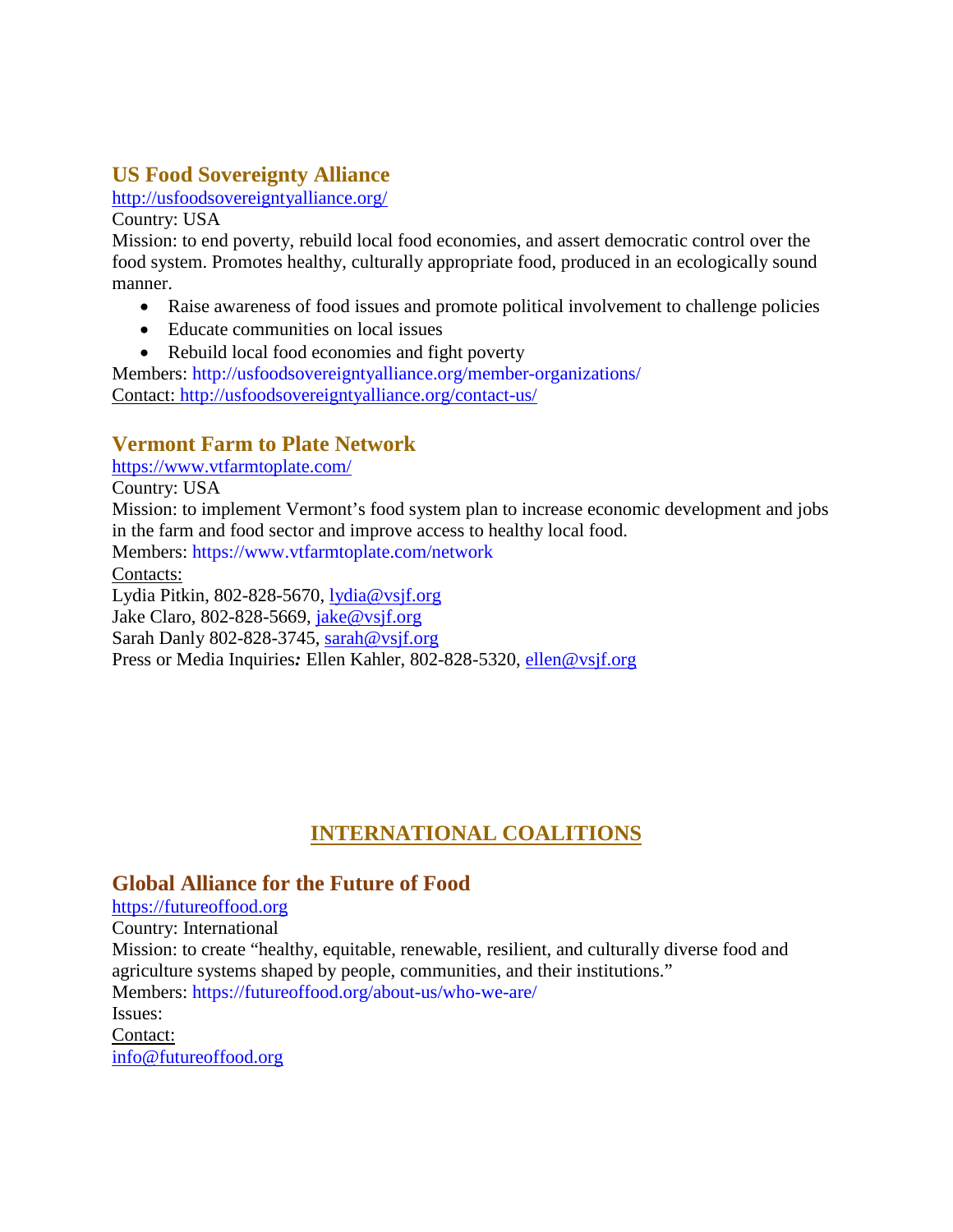# **La Via Campesina**

#### [https://viacampesina.org](https://viacampesina.org/)

Mission: Promotes food sovereignty, agroecology, peasant rights, local seeds. Promotes social justice and dignity for peasant farmers. Strongly opposes destructive corporate-driven agriculture.

Members: 182 organizations across 81 countries

<https://viacampesina.org/en/wp-content/uploads/sites/2/2018/03/List-of-members.pdf> Contact:

Number 5, Gloucester Drive, Eastlea. Harare. Zimbabwe Tel: 263 242 746 552

# **Slow Food International**

#### **[international@slowfood.it](mailto:international@slowfood.it)**

Mission: "prevent the disappearance of local food cultures and traditions, counteract the rise of fast life and combat people's dwindling interest in the food they eat, where it comes from and how our food choices affect the world around us." Promote food that is "good, clean, and fair." Members: [Network.](https://www.slowfood.com/our-network/network-of-members/) The [Terra Madre network](https://www.slowfood.com/our-network/terra-madre-network/) (2,000 food communities that practice smallscale and sustainable production of quality food). [Indigenous Terra Madre network.](https://www.slowfood.com/our-network/indigenous/) [Migrant](https://www.slowfood.com/our-network/migrant-network/)  [Network.](https://www.slowfood.com/our-network/migrant-network/) [Slow Food Youth Network.](https://www.slowfood.com/our-network/slow-food-youth-network/) [University of Gastronomic Sciences](https://www.slowfood.com/our-network/university-of-gastronomic-sciences/) (UNISG). Contact

Slow Food Piazza XX Settembre, 5 12042 Bra (Cuneo), ItalyTel. +39 0172 419611 Fax +39 0172 421293

# **Africa**

# **Alliance for Food Sovereignty in Africa**

<https://afsafrica.org/home/what-is-afsa/>

Mission: Influence policies to promote food sovereignty, campaign for agroecology, sustainable food systems, less food waste.

Members: 30 organizations of farmers, indigenous people, and NGO networks <https://afsafrica.org/members/policy/>

Contact: <https://www.facebook.com/AFSA-259091940943647/?ref=hl>

# **Canada**

# **The Coalition for Healthy School Food**

<https://www.healthyschoolfood.ca/> Mission: Provide schools with healthy meals, promote community support for school food, advocate for federal funding. Members: 40+ groups. See: <https://www.healthyschoolfood.ca/our-members> Contact: 3875 St-Urbain, Suite 502 Montreal, QC H2W 1V1 [schoolfood@foodsecurecanada.org](mailto:schoolfood@foodsecurecanada.org)